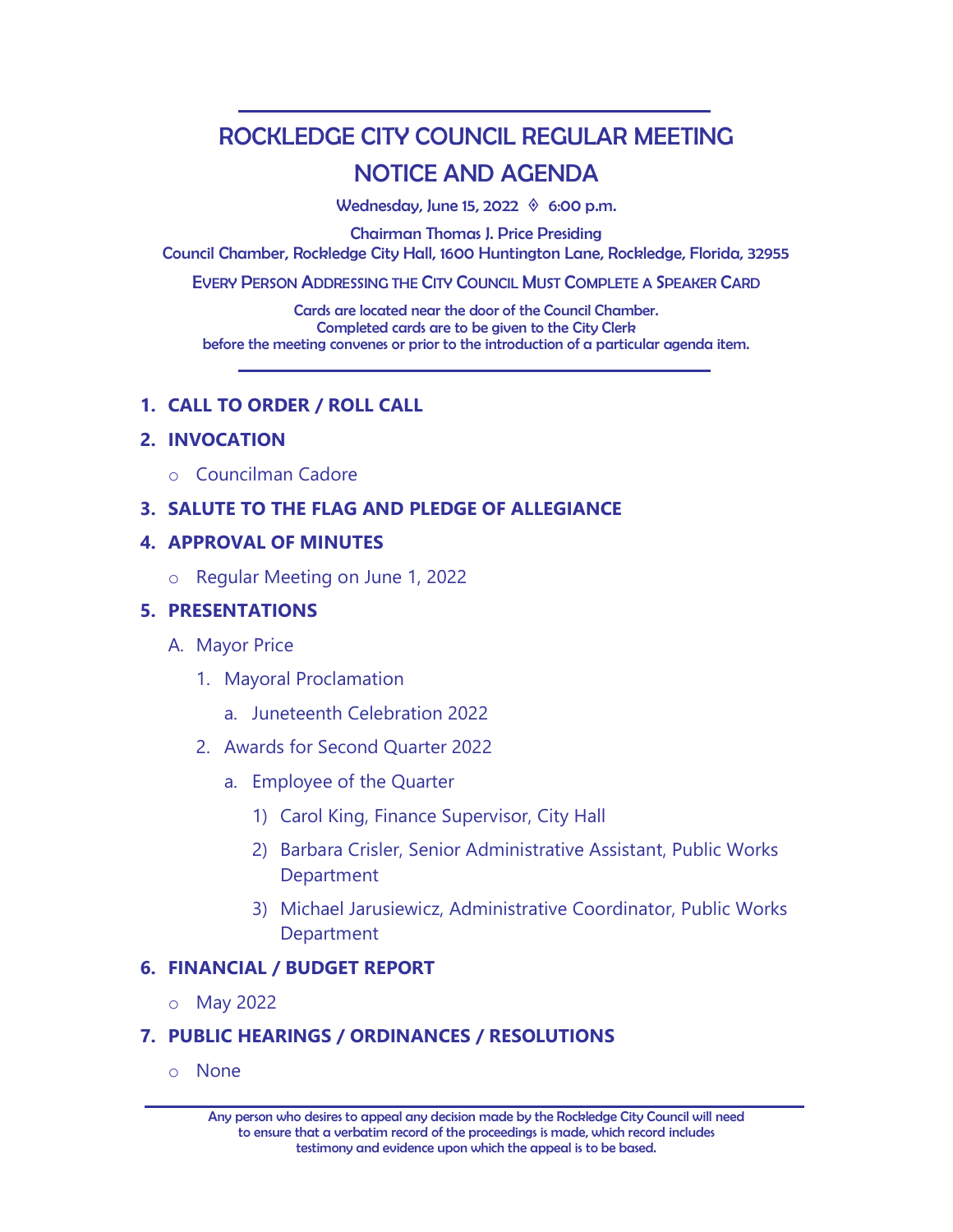## **8. REPORTS FROM BOARDS AND COMMITTEES**

A. Council Finance and Budget Committee, Minutes of Meeting on June 8, 2022

|    | 1. Recommendation:  | Salary Increase of Ten Percent for Employees Making<br>Over \$75,000.00 and Eleven Percent for Employees<br>Making \$75,000.00 or Less |
|----|---------------------|----------------------------------------------------------------------------------------------------------------------------------------|
|    | 2. Recommendation:  | Authorization to Adjust Hourly Base Rate in<br><b>Accordance with Salary Increases</b>                                                 |
| 3. | Recommendation:     | Approval of American Rescue Plan Act (ARPA)<br><b>Expenditure List</b>                                                                 |
|    | 4. Recommendation:  | Addition of Three (3) Full Time Employee Positions in<br>the Police Division and Sanitation Division                                   |
| 5. | Recommendation:     | Increase in Residential Garbage, Recycling, and Refuse<br>Collection                                                                   |
| 6. | Recommendation:     | Increase in Commercial Dumpster and Can Collection<br><b>Rates</b>                                                                     |
| 7. | Recommendation:     | Increase in Wastewater Base Rate                                                                                                       |
|    | 8. Recommendation:  | Allocation of Wastewater Base Rate Funds to<br>Operations, R&R, and Capital Improvement Reserves                                       |
| 9. | Recommendation:     | Increase in Wastewater Usage Charge Per 1,000<br>Gallons                                                                               |
|    | 10. Recommendation: | Review and Approval of Investment Policy as Written<br>in Resolution 2019-818                                                          |
|    | 11. Recommendation: | Modification of Retirement Benefit for City Council<br><b>Members Serving 20 Years or Greater</b>                                      |
|    | 12. Recommendation: | Approval of Capital Improvement Plan and<br>Authorization to Draft Ordinance and Transmit to the<br><b>State</b>                       |

# B. Reappointments and Appointments

- 1. Reappointments
	- o None
- 2. Appointments
	- a. Board of Adjustment *(Tabled October 20, 2021)*

# **9. UNFINISHED BUSINESS**

o None